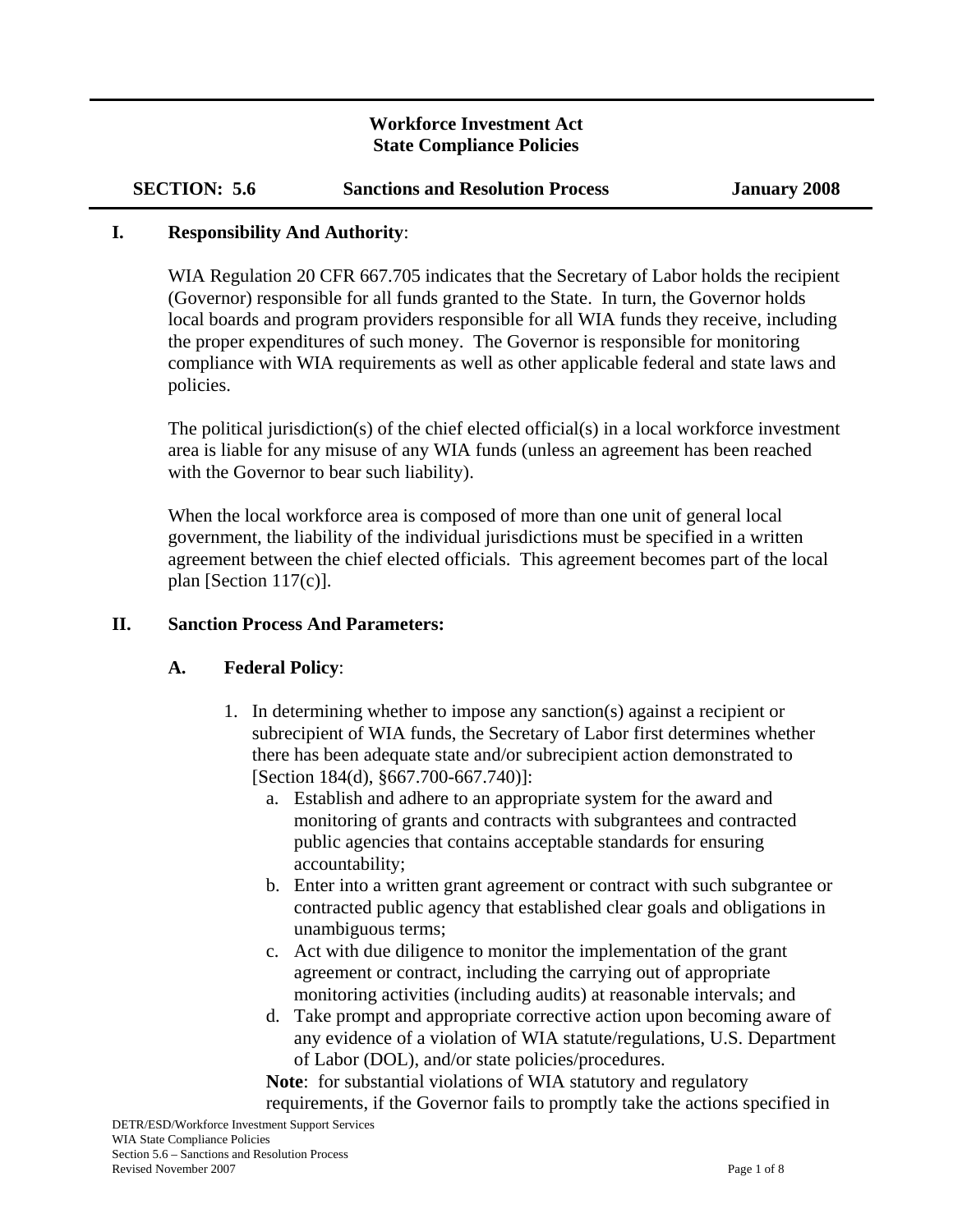WIA section 184(b)(1), the Grant Office may impose such actions directly against the local area [§667.700(c)].

- 2. If the state fails to meet the adjusted levels of performance on the required core indicators or customer satisfaction indicators for any program, the state may request technical assistance from DOL. If the state fails to meet the adjusted levels of performance for the same program for a second consecutive year, the state may receive a reduction up to 5 percent of the succeeding year's grant allotment [Sec.  $136(g)(1)(B)$ ,  $§666.240(b)$ ].
- 3. The state is required to submit an annual performance progress report. If the state fails to do so, the state grant may be reduced [Sec. 136(d), §666.240(d)].
- 4. If an applicant, subrecipient, or vendor under title I of WIA is denied an award for financial assistance due to a sanction or corrective action imposed by the Grant Officer, they may appeal to DOL (See WIA State Compliance Policy 4.4).

## **B. State Board or Designee Policy:**

- 1. The state considers its subrecipients accountable for actions taken, directly or indirectly, through service providers. As such, the state will look to its subrecipients for corrective action, even where the violation or deficiency involved a single service provider. Specifically, the state will [§§667.410, 667.500, and 667.700-710]:
	- a. Undertake periodic review and monitoring of its subrecipients' activities, including administrative, financial, and programmatic assessments, as well as compliance with the WIA statute, regulations, DOL, and/or state policies/procedures;
	- b. Identify and notify subrecipients of problem areas discovered during review and monitoring, and outline corrective action required, including time schedules;
	- c. Continue to monitor implementation of corrective actions for improvements in deficient areas. Where corrective action is on-going (e.g., debt collection for inappropriate expenditure of funds), no further action or sanction would be imposed unless corrective action was not completed or had failed.
		- (i) Sanctions not related to Performance Standards: The State Workforce Investment Board (SWIB) or its designee's grievance procedure provides subrecipients with the procedure for appealing state-imposed sanctions. Such an appeal, however, will not forestall the imposition of sanctions. Only the initiation of needed corrective action can halt sanction imposition.
		- (ii) A local workforce area which has failed to meet the adjusted levels of performance for core indicators or customer satisfaction indicators for any program will receive technical assistance from the SWIB, its designee, or DOL, as appropriate. The technical assistance may include development of a performance improvement plan or development of a modified local plan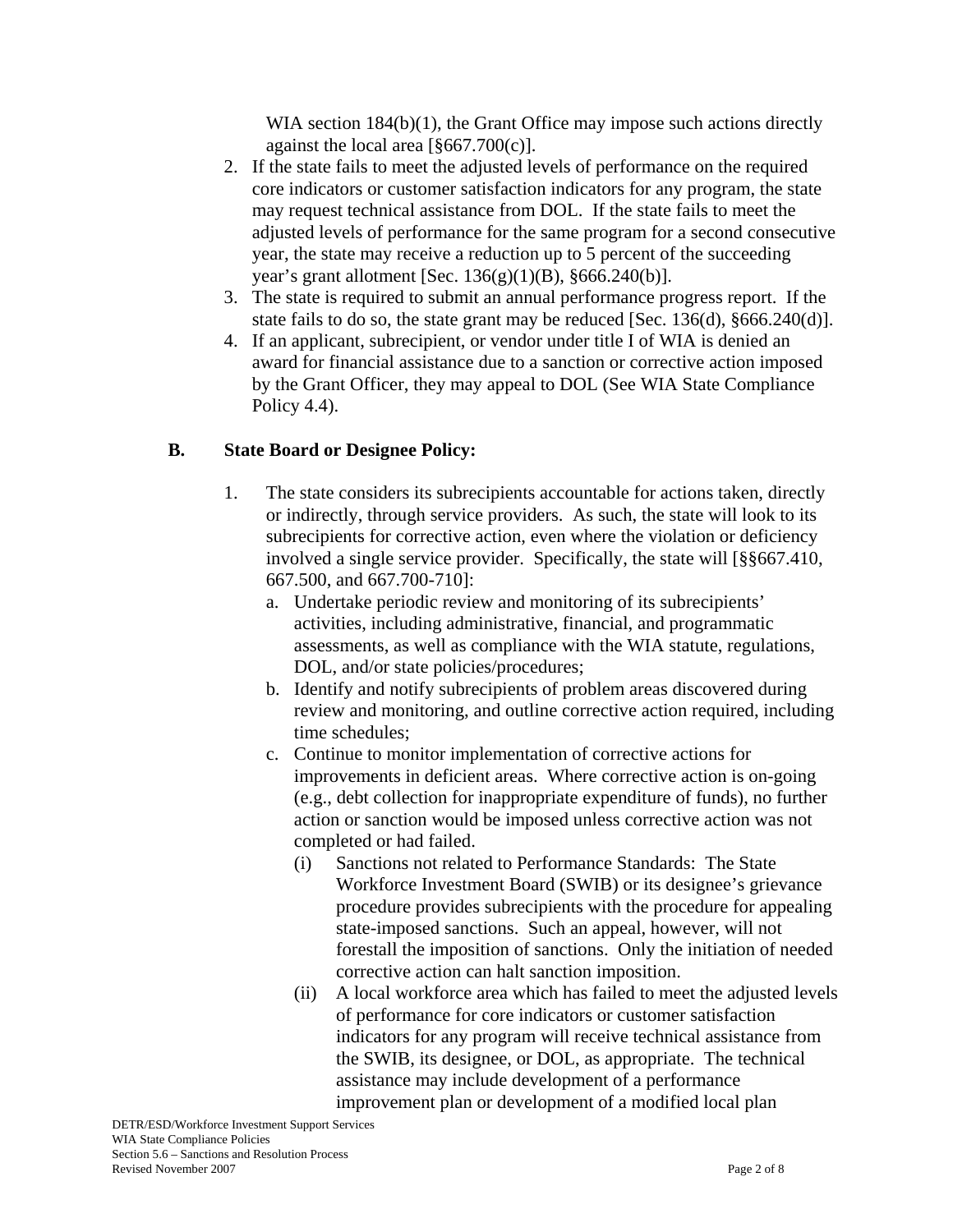[§666.420(a) and Section 136(g)].

**Note**: If the subrecipient fails to meet the adjusted levels of performance for the same program for a second consecutive year, the sanctions outlined in the following chart will apply [§666.420(b)].

(iii) The SWIB's or its designee's grievance policy provides the subrecipient with the procedure for appealing a proposed WIA reorganization sanction.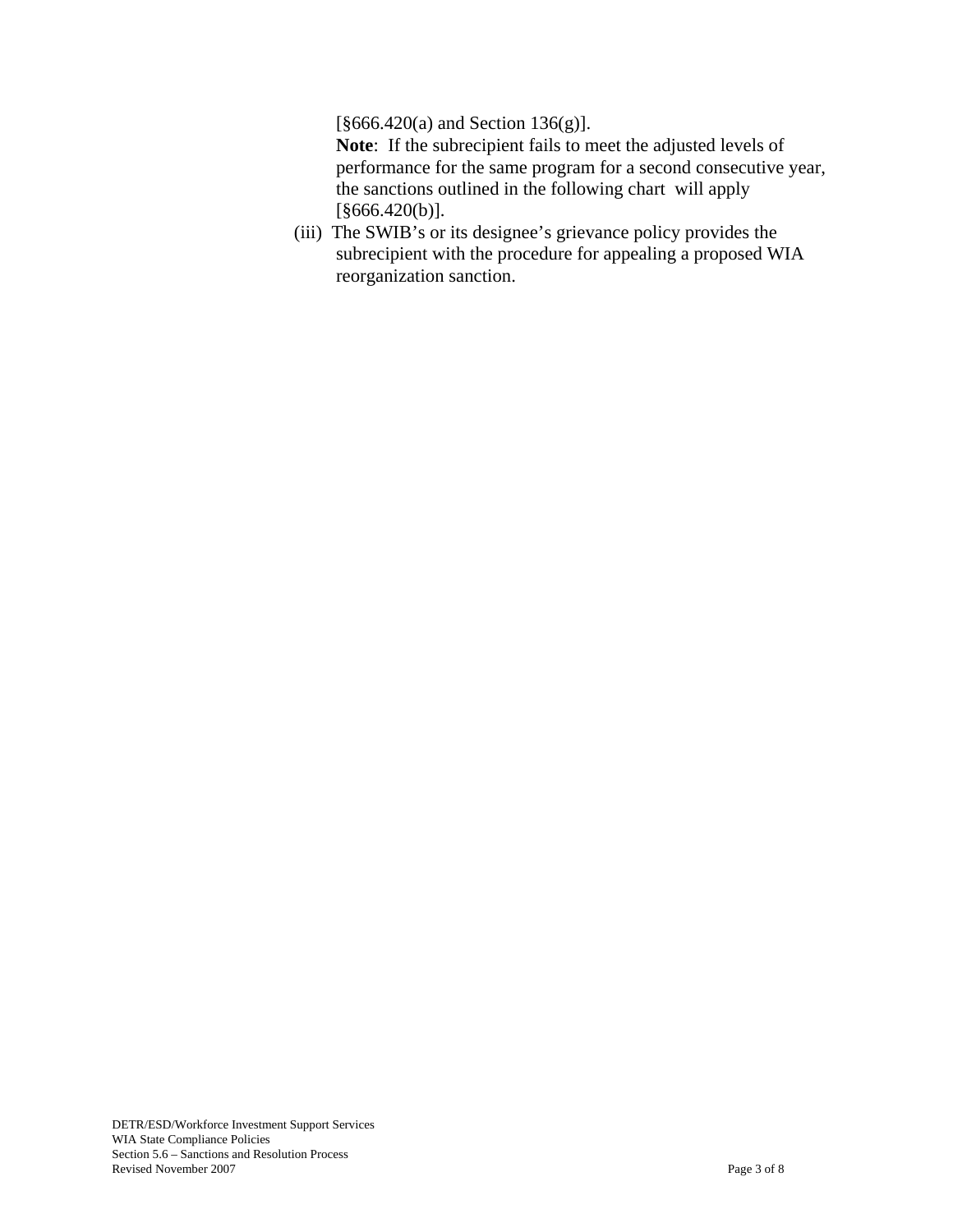### **III. Resolution Process:**

The following chart summarizes the process for resolving violations of WIA Act and regulations.

| <b>ACTION TO BE TAKEN BY THE STATE:</b>                                                                                                                                                                                                                                                                                                                                                                                                                                                                                                                                                                                                                                                                                                                                                                                                                                                                                                                                                                           | <b>ACTION TO BE TAKEN BY</b><br><b>LOCAL BOARD:</b>                                                                                                                                                                                                                                                                                                                                                                                                                                                                                                                                                                    |  |
|-------------------------------------------------------------------------------------------------------------------------------------------------------------------------------------------------------------------------------------------------------------------------------------------------------------------------------------------------------------------------------------------------------------------------------------------------------------------------------------------------------------------------------------------------------------------------------------------------------------------------------------------------------------------------------------------------------------------------------------------------------------------------------------------------------------------------------------------------------------------------------------------------------------------------------------------------------------------------------------------------------------------|------------------------------------------------------------------------------------------------------------------------------------------------------------------------------------------------------------------------------------------------------------------------------------------------------------------------------------------------------------------------------------------------------------------------------------------------------------------------------------------------------------------------------------------------------------------------------------------------------------------------|--|
| 1. Notify the LWIB Chair in writing indicating the violation and<br>possible sanctions if the violation is not corrected and the appropriate<br>corrective action needed, including time frames, if unresolved;<br>2. Meet, if required, with LWIB Chair and other appropriate parties<br>to review the violation and ways it could be corrected. Meeting to<br>take place within fifteen (15) calendar days after receipt of the letter<br>as indicated by certified mail;<br>3. Submit results of the meeting in writing to the LWIB outlining the<br>agreed upon action(s) that will be taken to correct the deficiencies, if<br>unresolved;<br>4. Notify the LWIB Chair of its intent to impose a specific sanction.<br>Such notification must be received by the parties involved at least ten<br>(10) calendar days before the scheduled imposition of sanctions, as<br>evidenced by certified mail. This letter will also reiterate the<br>violation, acceptable corrective action and the appeal process. | Respond to the State or its designee's request<br>for correcting violation(s) and appropriate<br>corrective action required, including time<br>frames, if unresolved;<br>Attend meeting to review the violation and<br>corrective action required.<br>If satisfactory evidence of corrective action<br>initiated is presented to the state within this<br>ten (10) day period, the state will postpone<br>the imposition of sanctions until either:<br>Completion of the action within SWIB<br>1.<br>or its designee's time lines or;<br>the reaching of the state deadline without<br>2.<br>the completion of action. |  |
| Imposition of Sanction(s) in accordance with the charts on the<br>following pages. Sanction(s) will be in effect until the LWIB Chair<br>demonstrates to state's satisfaction that violation has been corrected.                                                                                                                                                                                                                                                                                                                                                                                                                                                                                                                                                                                                                                                                                                                                                                                                  |                                                                                                                                                                                                                                                                                                                                                                                                                                                                                                                                                                                                                        |  |
| NOTE: The state reserves the right to increase the severity of sanction(s) for uncorrected violation(s);<br>If, after lifting a sanction, the LWIB again fails to adhere to agreed upon action, the subsequent sanction(s)<br>will be more severe in nature.                                                                                                                                                                                                                                                                                                                                                                                                                                                                                                                                                                                                                                                                                                                                                      |                                                                                                                                                                                                                                                                                                                                                                                                                                                                                                                                                                                                                        |  |

Unless otherwise indicated, two or more violations of a similar nature within six months of each other will be deemed to be consecutive for purposes of determining "deliberateness, seriousness, and frequency of the violation."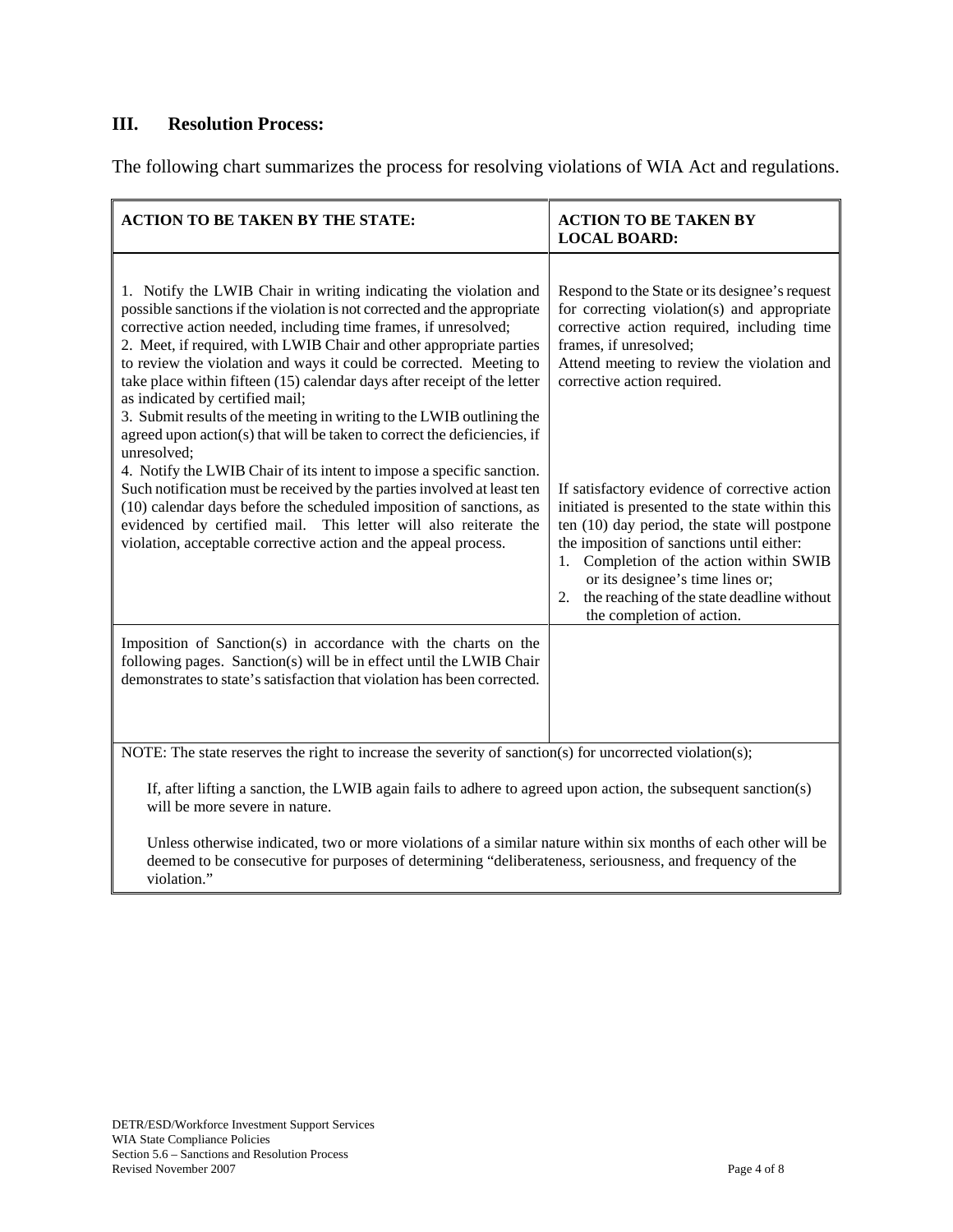### **IV. SPECIFIC VIOLATIONS:**

The numbers in the right hand column of the chart below are cross-referenced to the numbers in the left hand column of Section V - Possible Sanctions chart.

| IV. SPECIFIC VIOLATIONS (NOT ALL INCLUSIVE) |                                                                                                                                                                                                                                                                                                                                                                                                                                                   | <b>POSSIBLE</b><br><b>SANCTIONS</b><br><b>IMPOSED BY</b><br><b>NUMBER</b> |
|---------------------------------------------|---------------------------------------------------------------------------------------------------------------------------------------------------------------------------------------------------------------------------------------------------------------------------------------------------------------------------------------------------------------------------------------------------------------------------------------------------|---------------------------------------------------------------------------|
|                                             | A. ADMINISTRATIVE VIOLATIONS:                                                                                                                                                                                                                                                                                                                                                                                                                     |                                                                           |
| 1.                                          | Failure to address deficiencies within thirty (30) days after receipt of the state's<br>monitoring report outlining corrective action required [state requirement to coincide<br>with $§667.170(a)(6)$ ;                                                                                                                                                                                                                                          | $1-9$ (a-e)<br>(depending on<br>deficiency)                               |
| 2.                                          | Failure to obtain/maintain adequate supporting documentation for activities in<br>accordance with state and federal WIA policy and procedures;                                                                                                                                                                                                                                                                                                    | 3, 4, 5 & 9c                                                              |
| 3.                                          | Failure to maintain a LWIB as per any of the provisions of §661.300 through<br>661.325;                                                                                                                                                                                                                                                                                                                                                           | 4, 8, $& 9(c)$                                                            |
| 4.                                          | Failure to form and maintain a youth council to carry out responsibilities as per<br>§§661.335 and 661.340;                                                                                                                                                                                                                                                                                                                                       | 4, 8 & 9 (c)                                                              |
| 5.                                          | Failure to submit accurate required financial, participant, data collection, and other<br>reports by established due dates without written explanation and local workforce area<br>written acknowledgment [§667.300 and state requirement to coincide with §667.170<br>$(a)(8)$ ]. Sanctions may be imposed if grantee fails to meet the deadline two $(2)$<br>consecutive times or two $(2)$ times out of three $(3)$ (state requirement);       | 1 & 4                                                                     |
| 6.                                          | Failure to monitor subrecipients as per §667.410;                                                                                                                                                                                                                                                                                                                                                                                                 | 1 & 4                                                                     |
| 7.                                          | Failure to maintain accurate, required and current data in the data collection system<br>(§667.300 and Section 185). . "Current" means data must be entered into the data<br>collection system no later than thirty (30) days after the start and end of an activity<br>(state requirement). Sanctions may be imposed if a grantee fails to meet the deadline<br>two $(2)$ consecutive times or two $(2)$ out of three $(3)$ (state requirement). | 1 & 4                                                                     |
| 8.                                          | Failure to meet the timelines for the submission of<br>either the letters of engagement or the required<br>audit.                                                                                                                                                                                                                                                                                                                                 | 10, 11, 12 & 13                                                           |
| <b>B. FISCAL VIOLATIONS:</b>                |                                                                                                                                                                                                                                                                                                                                                                                                                                                   |                                                                           |
|                                             | Failure to conduct procurement according to state and federal policies and<br>procedures, including prior approval where necessary [Section 184(a)(3)(B)];                                                                                                                                                                                                                                                                                        | 3                                                                         |
| 2.                                          | Failure to operate within minimum cash balance requirements (i.e., keeping only<br>enough cash on hand to meet immediate cash needs) [state requirement to coincide with<br>§667.170(10)];                                                                                                                                                                                                                                                        | $\overline{4}$                                                            |
| 3.                                          | Failure to comply with program cost limitations according to the approved plan budget<br>$\S667.220$ and $667.410(a)(1)$ ;                                                                                                                                                                                                                                                                                                                        | $3, 4, 5, 8 \& 9 \ (a -$<br>e)                                            |
| 4.                                          | Failure to comply with expenditure rates in accordance with the approved plan and<br>established state policy and procedures;                                                                                                                                                                                                                                                                                                                     | $2, 3, 4, 8 \&$<br>$9(a-e)$                                               |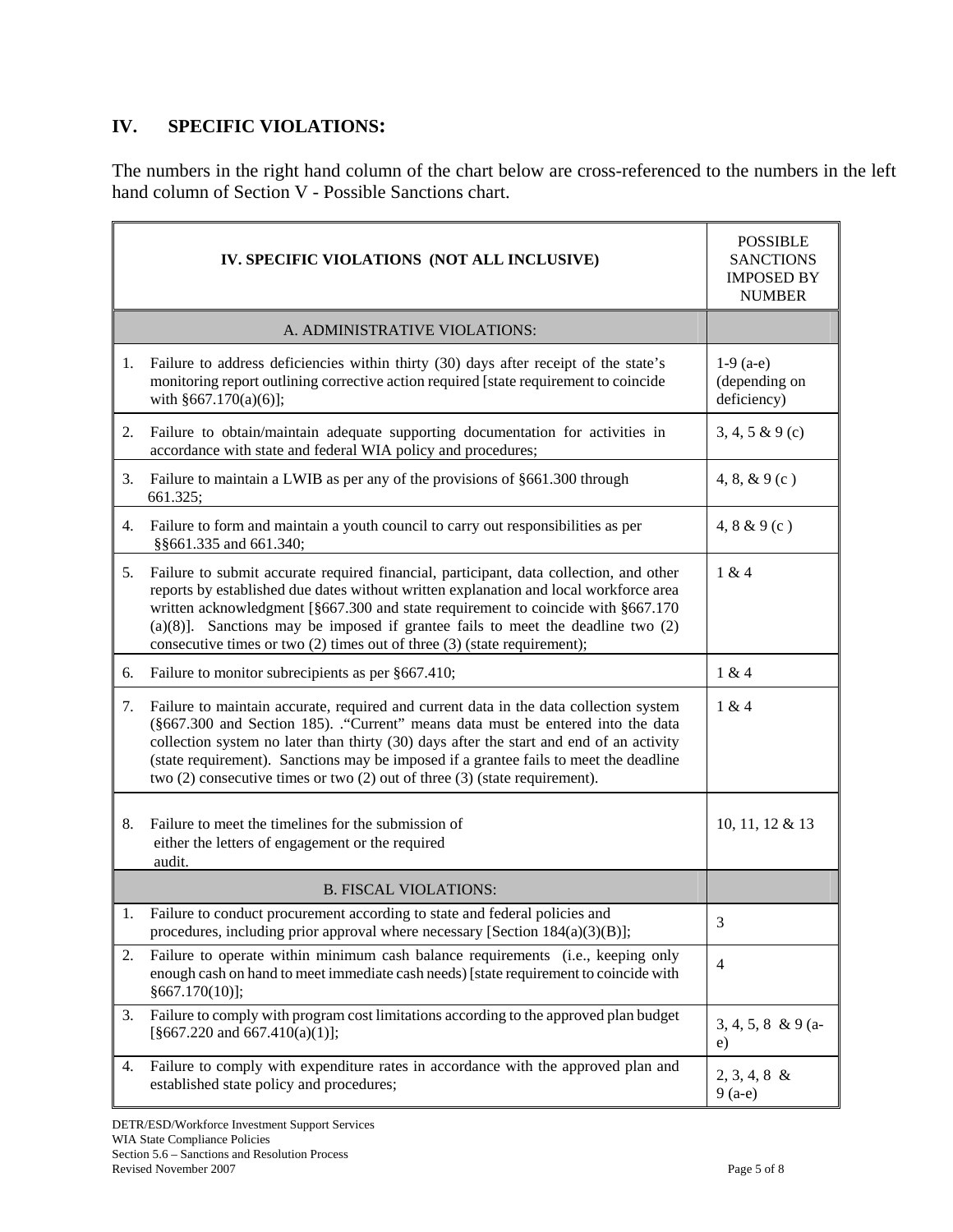|                                        | IV. SPECIFIC VIOLATIONS (NOT ALL INCLUSIVE)                                                                                                                                                                                                                                                                                                                                                                                                                                                                                                                                                                                                                                                                                                                                                                                                                                                                                                                           | <b>POSSIBLE</b><br><b>SANCTIONS</b><br><b>IMPOSED BY</b><br><b>NUMBER</b> |
|----------------------------------------|-----------------------------------------------------------------------------------------------------------------------------------------------------------------------------------------------------------------------------------------------------------------------------------------------------------------------------------------------------------------------------------------------------------------------------------------------------------------------------------------------------------------------------------------------------------------------------------------------------------------------------------------------------------------------------------------------------------------------------------------------------------------------------------------------------------------------------------------------------------------------------------------------------------------------------------------------------------------------|---------------------------------------------------------------------------|
| 5.                                     | Failure to properly allocate expenditures among grants and act in accordance with<br>SWIB approved cost allocation plans (§667.220);                                                                                                                                                                                                                                                                                                                                                                                                                                                                                                                                                                                                                                                                                                                                                                                                                                  | $3, 8 & 9 (a-e)$                                                          |
| 6.                                     | Incurring costs outside the grant period;                                                                                                                                                                                                                                                                                                                                                                                                                                                                                                                                                                                                                                                                                                                                                                                                                                                                                                                             | $3 & 9(a-e)$                                                              |
| 7.                                     | Failure to properly report and dispose of government property as instructed by DOL<br>$[§667.170(a)(9)]$ (see WIA State Compliance Policy 3.11);                                                                                                                                                                                                                                                                                                                                                                                                                                                                                                                                                                                                                                                                                                                                                                                                                      | 3, $8 & 9 (a-e)$                                                          |
| 8.                                     | Charging unallowable costs to a grant;                                                                                                                                                                                                                                                                                                                                                                                                                                                                                                                                                                                                                                                                                                                                                                                                                                                                                                                                | 3, $8 & 9 (a-e)$                                                          |
| 9.                                     | Charging the same costs to more than one grant;                                                                                                                                                                                                                                                                                                                                                                                                                                                                                                                                                                                                                                                                                                                                                                                                                                                                                                                       | 3, $8 & 9 (a-e)$                                                          |
|                                        | 10. Expenditures of WIA funds for non-WIA unallowable activities, including, but not<br>limited to, nondiscrimination/equal opportunity/sectarian activities (§667.266),<br>construction ( $§667.260$ ), employment generation ( $§667.262$ ), business relocation<br>(§667.268), displacement (§667.270), use on non-eligible training provider (Section<br>122), and other $(\S 667.264)$ and Section 184(b)(1).                                                                                                                                                                                                                                                                                                                                                                                                                                                                                                                                                    | $3, 4, 8 & 9 (a-e)$                                                       |
|                                        | C. PROGRAM VIOLATIONS:                                                                                                                                                                                                                                                                                                                                                                                                                                                                                                                                                                                                                                                                                                                                                                                                                                                                                                                                                |                                                                           |
| 1.                                     | Failure to obtain proper eligibility determination information as cited in the SWIB's or<br>its designee's monitoring/audit findings indicating ineligible or possibly ineligible<br>participants receiving WIA benefits (where the subrecipient discovered ineligible<br>participants on its own, took appropriate action, and resolved the finding, sanctions<br>would most likely not be imposed) $[667.170(a)(5)].$                                                                                                                                                                                                                                                                                                                                                                                                                                                                                                                                               | 3 & 4                                                                     |
| 2.<br>a.<br>b.<br>c.<br>d.<br>e.<br>f. | Failure to comply with:<br>Time limitations specified by the LWIB for the participation of individuals in OJTs as<br>identified in monitoring reports [Section 101(31) and §663.700];<br>Dollar amounts and/or duration for Individual Training Accounts (§663.420);<br>Initial period of eligibility for Training Providers (no training provider may have a<br>period longer than eighteen (18) months (§663.530)), and annually for subsequent<br>eligibility ( $§663.535$ );<br>Provision to provide at least one $(1)$ core service to an individual before they receive<br>intensive services or numbers established by LWIB (§663.160);<br>Provision to provide at least one (1) intensive service to individual before they receive<br>training services or numbers established by LWIB (§663.240);<br>Eligibility requirements and established time limits set by LWIB for both supportive<br>services (§663.810) and needs-related payments (§663.815-840). | 3 & 4                                                                     |
| 3.                                     | Failure to meet adjusted levels of performance on required core or customer satisfaction<br>indicators for a program for any program year [Section $136(h)(1)$ ].                                                                                                                                                                                                                                                                                                                                                                                                                                                                                                                                                                                                                                                                                                                                                                                                     | $7, 8, \&$<br>$9(a-e)$                                                    |
| 4.                                     | Failure to meet adjusted levels of performance of the core or customer satisfaction<br>indicators for a second consecutive year [Section 136 (h)(2)].                                                                                                                                                                                                                                                                                                                                                                                                                                                                                                                                                                                                                                                                                                                                                                                                                 | 6, 7, 8, 9 (a-e)                                                          |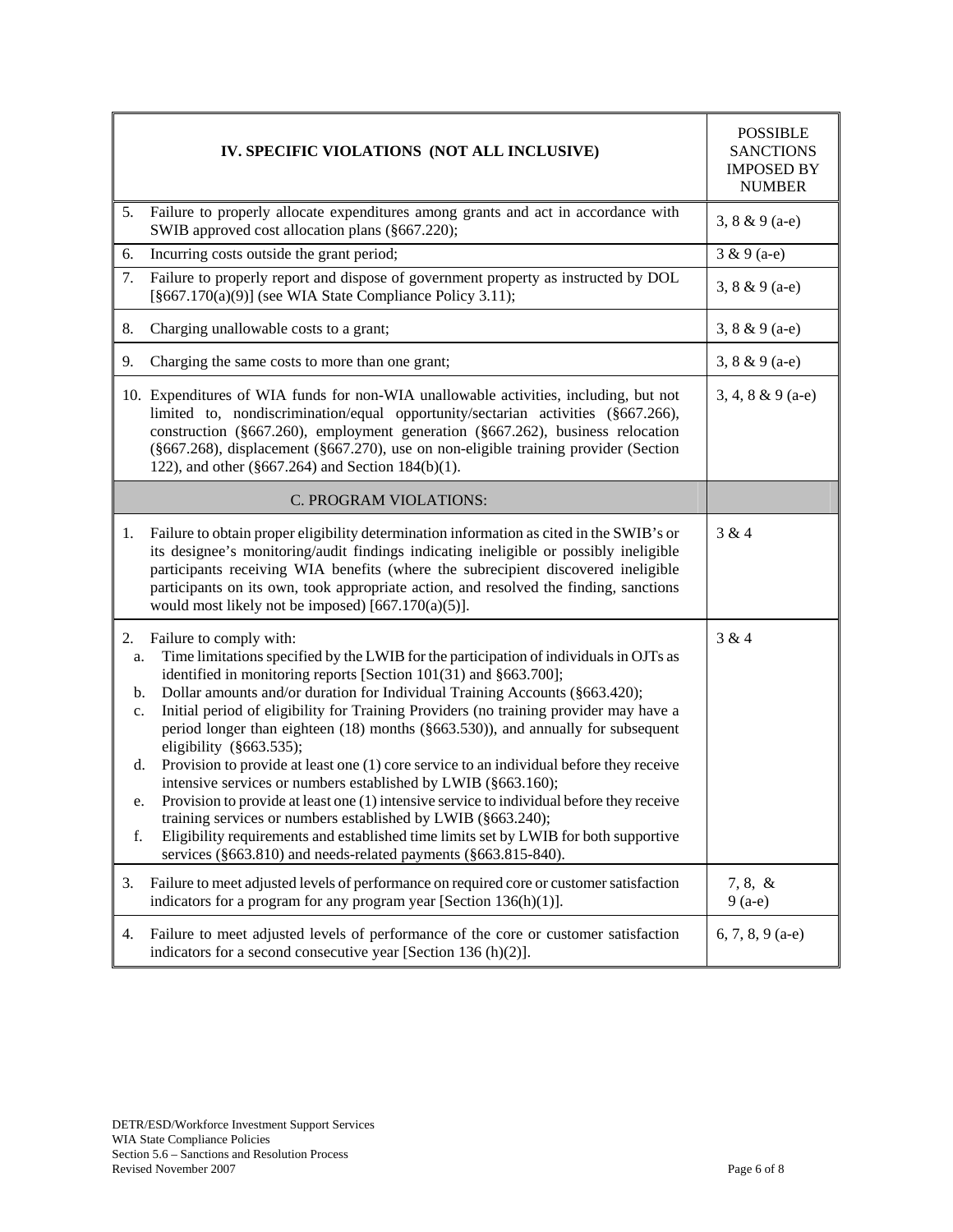# **V. POSSIBLE SANCTIONS:**

The following chart provides a list of possible sanctions. The numbers in the right hand column of the chart below are cross-referenced to the numbers in the left-hand column of Section IV Specific Violation(s).

|    | <b>V. POSSIBLE SANCTIONS IMPOSED</b><br>(ARE ARRANGED IN ORDER OF INCREASING SEVERITY)<br>(NOT ALL INCLUSIVE)                                                                                                                                                                                                                                                                                                                                                                                                                                                                                                                     | <b>SPECIFIC</b><br><b>VIOLATIONS</b><br><b>CROSS</b><br><b>REFERENCED</b>               |
|----|-----------------------------------------------------------------------------------------------------------------------------------------------------------------------------------------------------------------------------------------------------------------------------------------------------------------------------------------------------------------------------------------------------------------------------------------------------------------------------------------------------------------------------------------------------------------------------------------------------------------------------------|-----------------------------------------------------------------------------------------|
|    | 1. SWIB or its designee taking over data entry for both financial and participant data and<br>charging grantee for cost of inputting.                                                                                                                                                                                                                                                                                                                                                                                                                                                                                             | $A-1$ , $A-5 & A-7$                                                                     |
|    | 2. Reallocation of unexpended funds.                                                                                                                                                                                                                                                                                                                                                                                                                                                                                                                                                                                              | $A-1 & B-4$                                                                             |
|    | 3. Disallowing costs associated with a particular violation or deficiency and the seeking of<br>repayment.                                                                                                                                                                                                                                                                                                                                                                                                                                                                                                                        | A-1, A-2, A-6, B-1,<br>B-3, B-4, B-5, B-6,<br>B-7, B-8, B-9,<br>$C-1 & C-2$             |
| 4. | Disapproval of requests for specific or all WIA fund drawdowns until the violation or<br>deficiency has been corrected. The SWIB or its designee will temporarily assign WIA<br>administrative and program responsibilities, as appropriate, to alternative program operators.<br>These program operators will be directly responsible to the state.                                                                                                                                                                                                                                                                              | A-1, A-2, A-3, A-4,<br>$A-5$ , $A-6$ , $A-7$ ,<br>B-2, B-3, B-4, B-9,<br>$C-1 & C-2$    |
| 5. | The state may deduct the amount of the mis-expenditure from the local area's administrative<br>funds that are part of subsequent program year's allocation.                                                                                                                                                                                                                                                                                                                                                                                                                                                                       | $A-1$                                                                                   |
| 6. | Development of performance improvement plan or development of a modified local plan<br>[Section $136(h)(1)$ ].                                                                                                                                                                                                                                                                                                                                                                                                                                                                                                                    | A-1, C-3, C-4                                                                           |
| 7. | Monetary sanctions may be imposed to reduce the funding allocation for the next program year<br>by up to 5 percent based on the degree of failure to meet the state adjusted levels of<br>performance [in conformance with the federal policy imposed on the state - Section<br>$136(g)(1)(B)$ ].                                                                                                                                                                                                                                                                                                                                 | A-1, C-3, & C-4                                                                         |
|    | Using the average percent achieved across relevant indicators for each program, and for the<br>overall program based on customer satisfaction, there will be a 1 percent monetary sanction for<br>every 3 percentage points below 100 percent cumulative attainment of the lower limit of the<br>ranges established. As an example, achievement between 97.0 and 99.99 percent of the lower<br>limit would result in a one percent reduction; achievement between 94.0 and 96.99 percent<br>would result in a two percent deduction, etc. (as per DOL Consultation Paper on Awarding<br>Incentive Grants and Applying Sanctions). |                                                                                         |
| 8. | Revocation of a local area plan until conditions, violations, or deficiencies have been corrected<br>(i.e., grantees without approved Plans cannot receive any WIA funds). The SWIB or its<br>designee will temporarily assign WIA administrative and program service responsibilities, as<br>appropriate, to alternative program operators. These program operators will be directly<br>responsible to the state.                                                                                                                                                                                                                | A-1, A-2, A-3, A-4,<br>$A-6$ ,<br>B-3, B-4, B-5, B-6, B-<br>7, B-8, B-9,<br>$C3, & C-4$ |
| 9. | Imposition of a Reorganizational Plan, pursuant to Sections 136(h)(2) and 184(b) including,<br>but not exclusively limited to:<br>Decertifying the LWIB involved;<br>a.                                                                                                                                                                                                                                                                                                                                                                                                                                                           | A-1, B-3, B-4, B-5,<br>B-6, B-7, B-8. B-9,                                              |